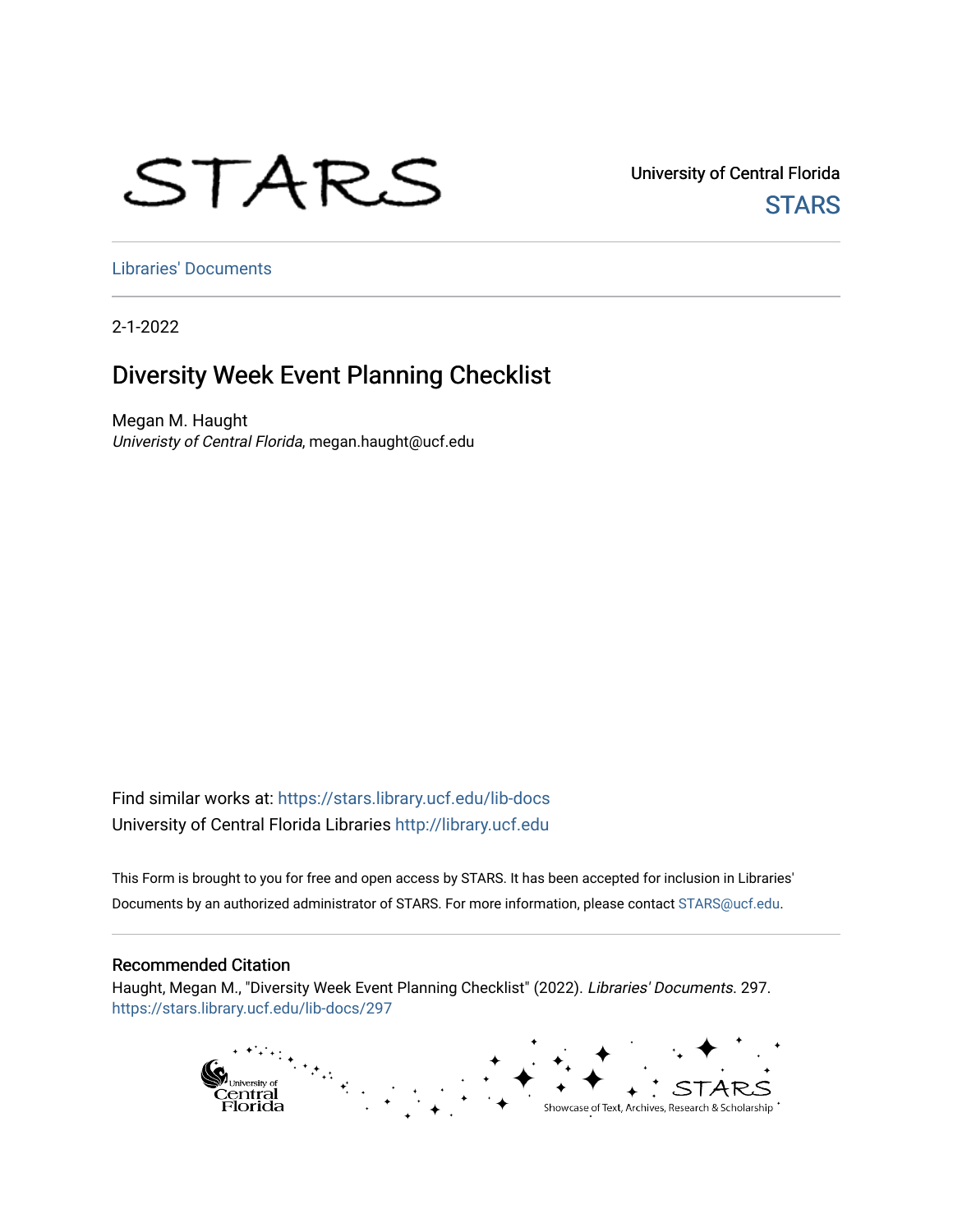

# **Diversity Week @ UCF Libraries**

| Event lead:  |  |
|--------------|--|
| Speaker(s):  |  |
| Date/Time:   |  |
| Event Title: |  |

# **Event Checklist**

#### **Planning**

- $\Box$  Speaker(s) confirmed
- $\Box$  Date/Time
- $\Pi$  Locations
- $\Box$  Title/Description
- $\Box$  Zoom meeting set up (if virtual)
	- $\Box$  Set as registration required
		- $\Box$  Set waiting room
- $\Box$  Book needed technology (optional)
- $\Pi$  Added to Events Calendar
	- $\Box$  Libraries' calendar
	- $\Box$  Main calendar
- $\Box$  Presentation Slides
	- $\Box$  Get copy from speakers(s)
	- Add Diversity Week slides
		- $\Box$  Intro
		- $\Box$  Credits slide (at end)
	- $\Box$  Speaker(s) intro slide(s)
	- $\Box$  Speaker(s) slides
	- $\Box$  Space at bottom for captions
- □ Post Event Survey
	- $\Box$  Created
- Day of Event
	- $\Box$  Check in with Speakers to confirm
	- $\Box$  Test technology
	- $\Box$  Check slides
	- $\square$  Set up space (if in-person)
	- $\Box$  In-person general supplies
		- $\Box$  Sign in list or page to track participant numbers
		- $\Box$  Pens
			- $\Box$  Hand sanitizer
		- $\Box$  Disposable masks (indoors)
	- $\Box$  Virtual events
		- $\Box$  Don't forget to record
		- $\Box$  Have moderator control slides
		- $\Box$  Have second person to monitor chat and waiting room

#### Post Event Breakdown

- $\Box$  In-person Events
	- $\Box$  Breakdown and store supplies
	- $\Box$  If collecting emails, send post event survey
- $\Box$  Virtual Events
	- $\square$  Download participants list from Zoom
	- $\Box$  Send post event survey to participants
	- $\Box$  Download video files when ready
- $\Box$  Download and review survey results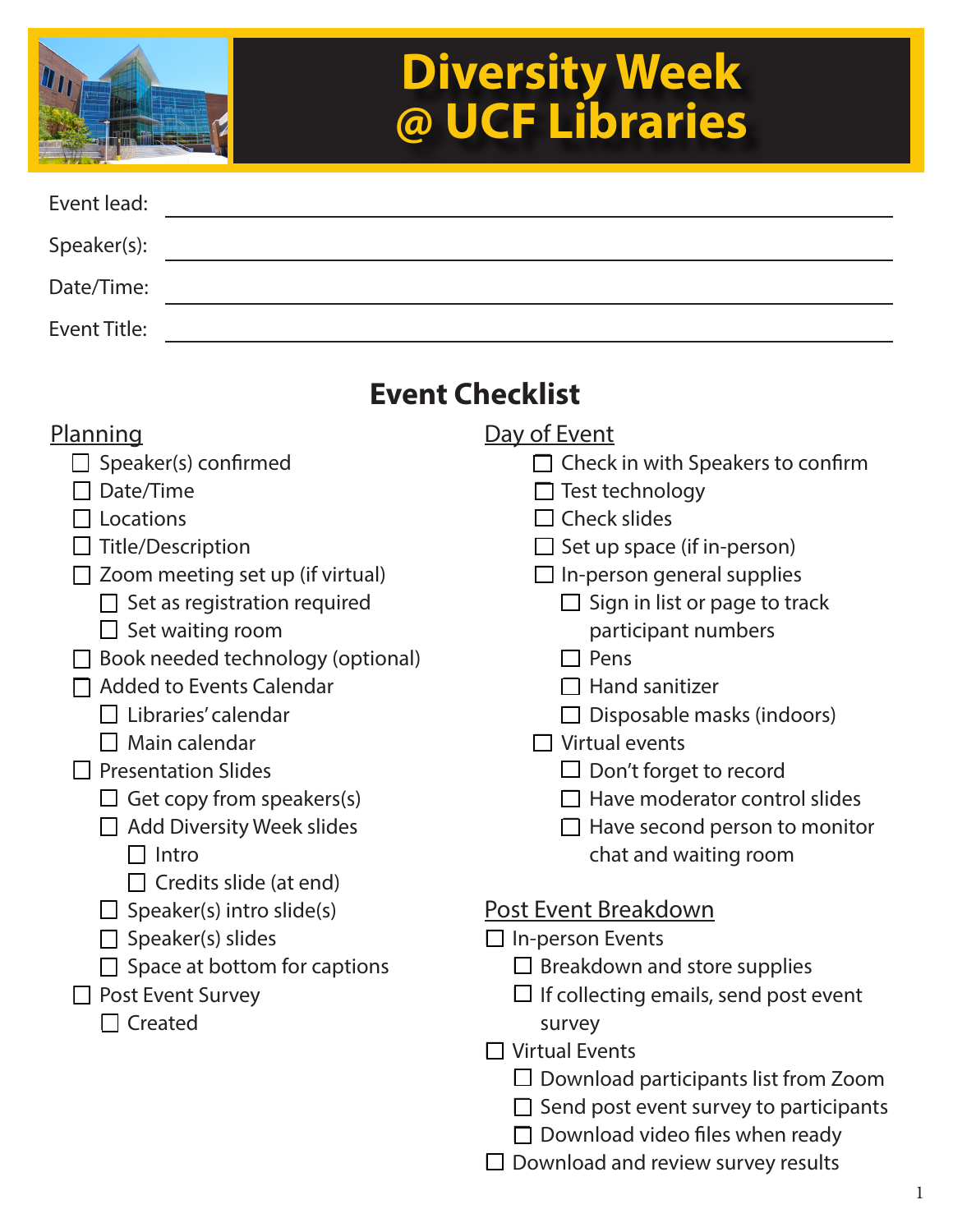| <u>Advertising</u>                     | <b>Videos</b>                                  |
|----------------------------------------|------------------------------------------------|
| Images                                 | <b>Edit Video</b>                              |
| <b>Facebook Event/Email</b>            | <b>Export uncaptioned version</b>              |
| Zoom banner                            | <b>Open Captions added</b>                     |
| Twitter                                | Open Caption version exported                  |
| Digital Sign                           | Transcripts                                    |
| <b>Instagram Story</b>                 | Upload to Otter.ai                             |
| <b>Title/Series slides</b>             | Edited                                         |
| Flyer/bookmarks (optional)             | Download pdf                                   |
| <b>Email - Registration</b>            | Download .srt                                  |
| <b>Draft</b>                           | $\Box$ Vimeo                                   |
| Sent                                   | $\Box$ Reduce file size                        |
| Reminder                               | $\Box$ Upload including .srt file              |
| <b>Email - Survey</b>                  | $\Box$ STARS                                   |
| <b>Draft</b>                           | Fill out info sheet                            |
| Email - Videos (if virtual)            | $\Box$ Upload video to Lib-edi                 |
| <b>Draft</b>                           | $\Box$ Include transcripts pdf as "additional  |
| Sent to registrants                    | file''                                         |
| <b>Social Media</b>                    | $\Box$ Upload advertising images to Libraries' |
| Create post text (form below)          | Social Media Images                            |
| Submit media requests via Teams        | $\Box$ Upload flyers/bookmarks to Libraries'   |
| (if text/image varies per platform, do | <b>Documents</b>                               |
| one request for each platform          | <b>Email - Videos</b>                          |
| Twitter                                | $\Box$ Add STARS and Vimeo links               |
| <b>Facebook Event</b>                  | Sent to all registered                         |
| <b>Instagram Story</b>                 |                                                |
| <b>Digital Sign</b>                    |                                                |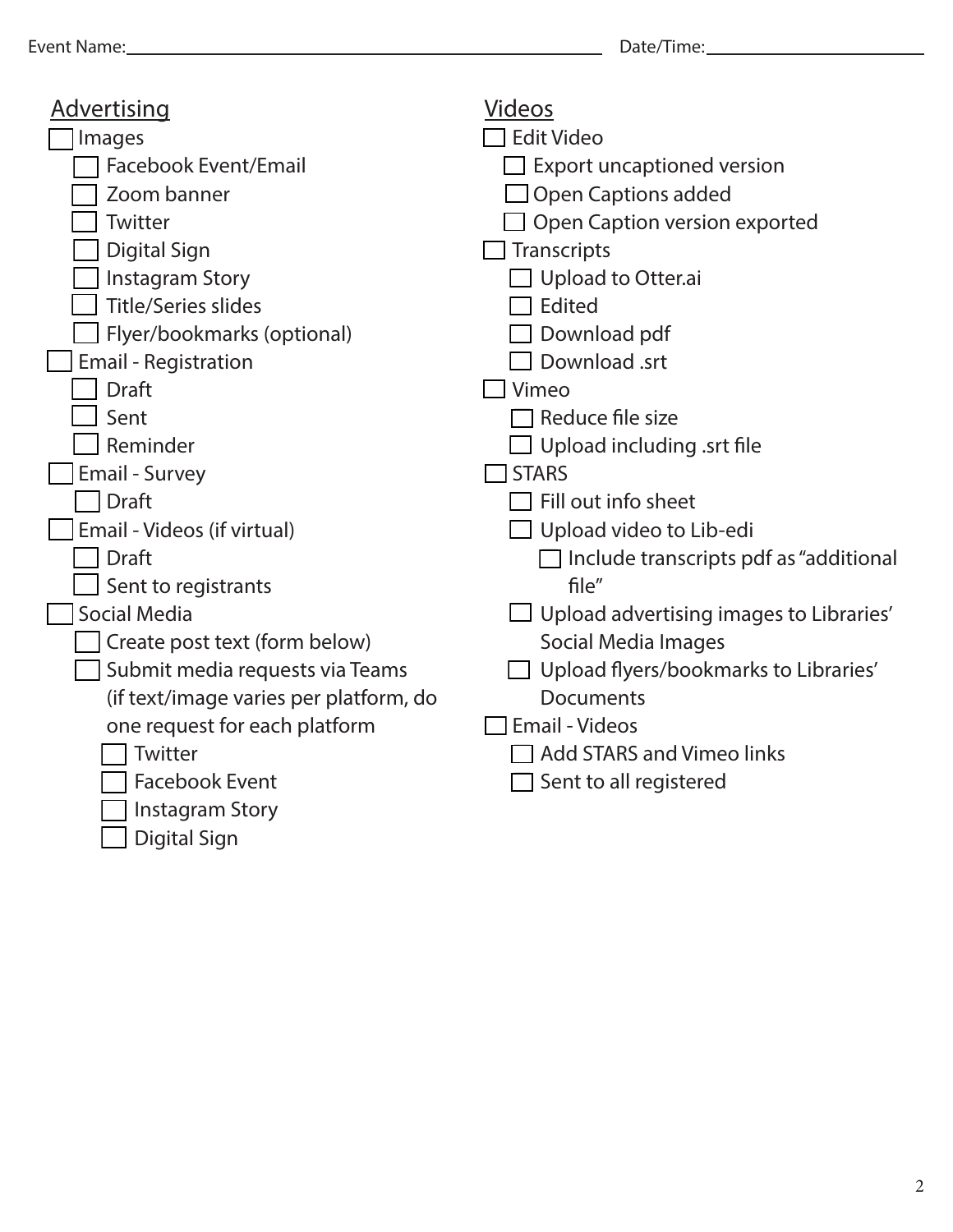| <b>Specialty Items List</b>                                                                                                                                                                                                    |
|--------------------------------------------------------------------------------------------------------------------------------------------------------------------------------------------------------------------------------|
|                                                                                                                                                                                                                                |
|                                                                                                                                                                                                                                |
| Quantity needed: _______________                                                                                                                                                                                               |
| $\Box$ Ordered                                                                                                                                                                                                                 |
| $\Box$ Received                                                                                                                                                                                                                |
| $\Box$ Prepped                                                                                                                                                                                                                 |
|                                                                                                                                                                                                                                |
|                                                                                                                                                                                                                                |
|                                                                                                                                                                                                                                |
|                                                                                                                                                                                                                                |
|                                                                                                                                                                                                                                |
| $\Box$ Ordered                                                                                                                                                                                                                 |
| $\Box$ Received                                                                                                                                                                                                                |
| $\Box$ Prepped                                                                                                                                                                                                                 |
|                                                                                                                                                                                                                                |
|                                                                                                                                                                                                                                |
| Item Name: 1988 and 1988 and 1988 and 1988 and 1988 and 1988 and 1988 and 1988 and 1988 and 1988 and 1988 and 1988 and 1988 and 1988 and 1988 and 1988 and 1988 and 1988 and 1988 and 1988 and 1988 and 1988 and 1988 and 1988 |
|                                                                                                                                                                                                                                |
|                                                                                                                                                                                                                                |
| $\Box$ Ordered                                                                                                                                                                                                                 |
| $\Box$ Received                                                                                                                                                                                                                |
| $\Box$ Prepped                                                                                                                                                                                                                 |
|                                                                                                                                                                                                                                |
|                                                                                                                                                                                                                                |
|                                                                                                                                                                                                                                |
|                                                                                                                                                                                                                                |
| Quantity needed: National Property of August 2012                                                                                                                                                                              |
| Ordered                                                                                                                                                                                                                        |
| $\Box$ Received                                                                                                                                                                                                                |
| Prepped                                                                                                                                                                                                                        |
|                                                                                                                                                                                                                                |
|                                                                                                                                                                                                                                |
| Item Name: 1988 and 1988 and 1988 and 1988 and 1988 and 1988 and 1988 and 1988 and 1988 and 1988 and 1988 and 1988 and 1988 and 1988 and 1988 and 1988 and 1988 and 1988 and 1988 and 1988 and 1988 and 1988 and 1988 and 1988 |
|                                                                                                                                                                                                                                |
| Quantity needed: 2000                                                                                                                                                                                                          |
| Ordered                                                                                                                                                                                                                        |
| Received                                                                                                                                                                                                                       |
| Prepped                                                                                                                                                                                                                        |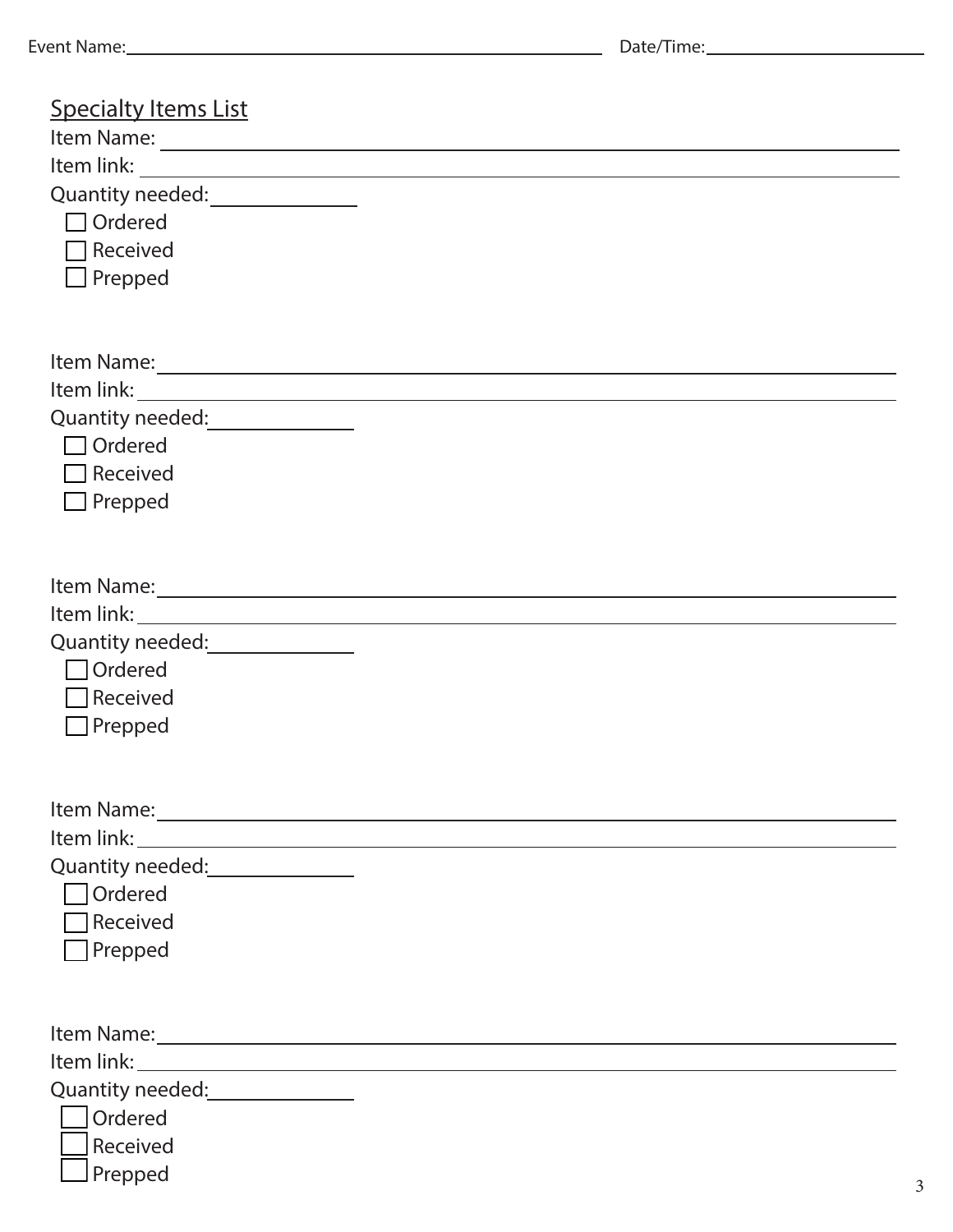#### **Event Links**

Diversity Week Guide:

Zoom Registration Link:

Event Calendar Link:

Registration Email Link:

Survey Email Link (if virtual):

Video Email Link (if virtual):

Vimeo/YouTube Link:

STARS Link: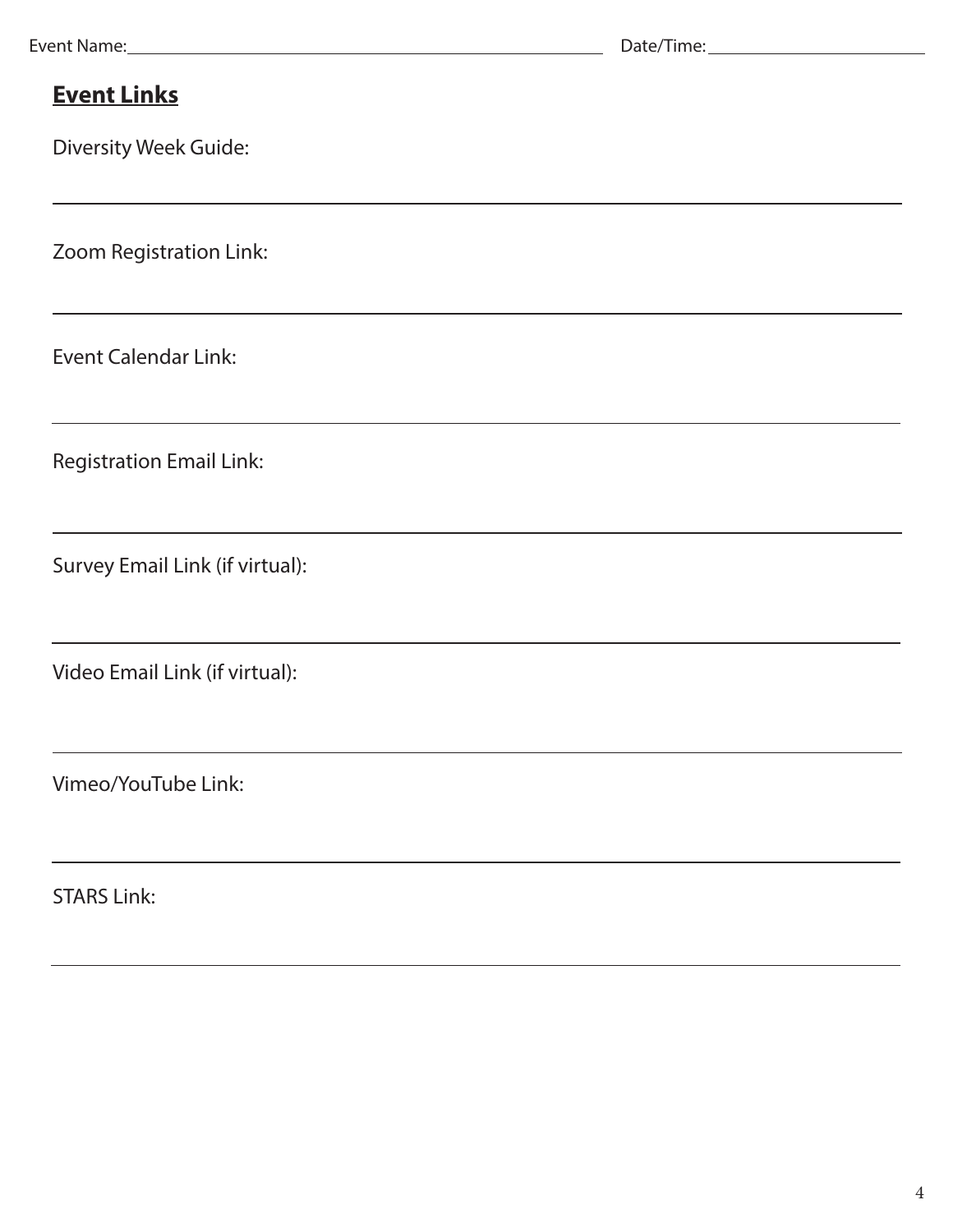#### **Social Media Text Facebook Event**

**Post Date:** 

**Image file name:** 

**Title:** 

**Date/Time:** 

**Event Type:** 

**Text:**

**Facebook**

**Post Date:** 

**Image file name:** 

**Text:**

**Alt Text for image:**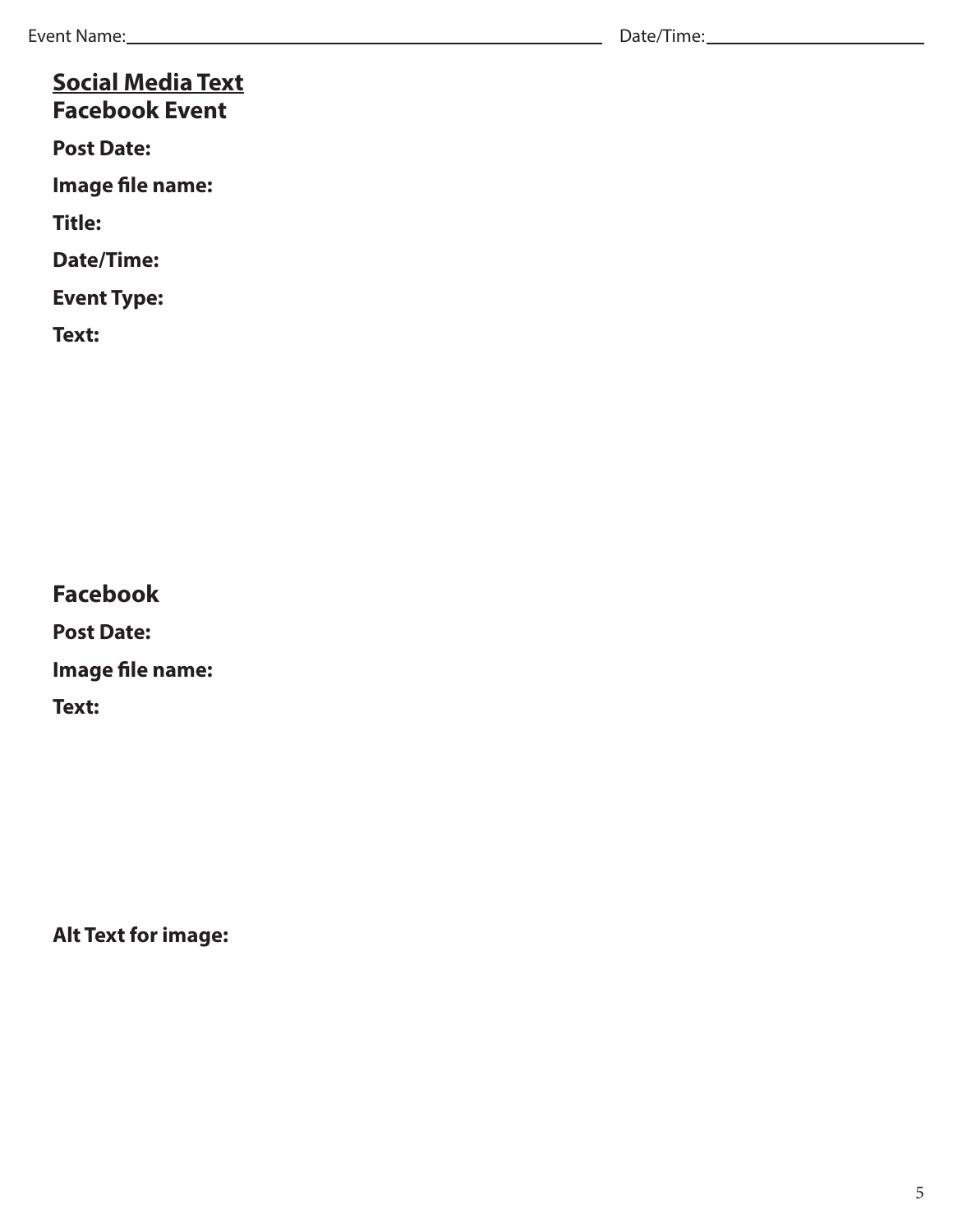Event Name: Date/Time:

**Twitter**

**Post Date:** 

**Image file name:** 

**Text:**

**Alt Text for image:**

**Blog**

**Post Date:** 

**Image file name:** 

**Text:**

**Alt Text for image:**

**Instagram Story**

**Post Dates:** 

**Image file name:** 

**Linktr.ee link:**

# **Digital Sign**

**Post Dates:** 

**Image file name:**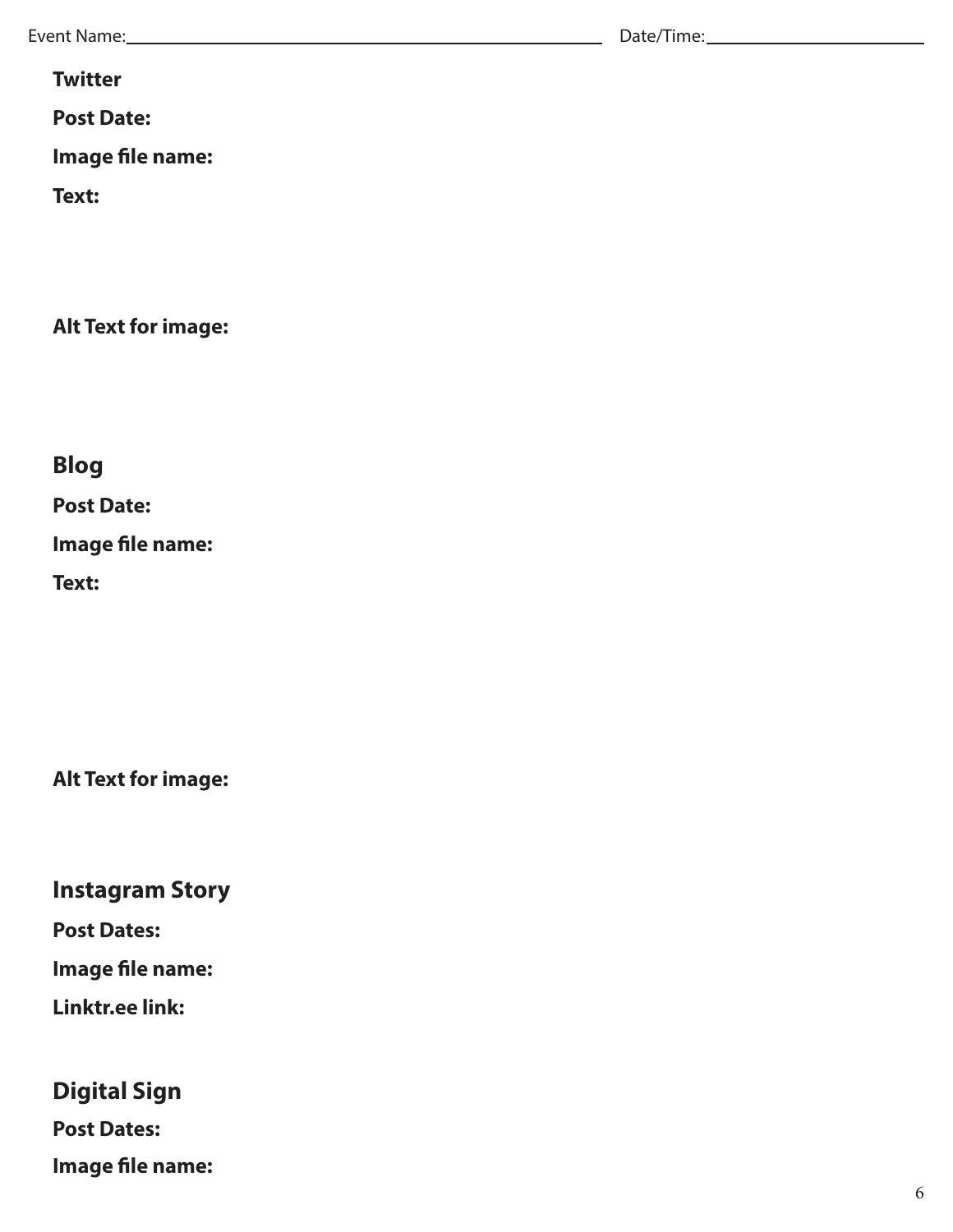Event Name: Date/Time:

# **STARS Info**

**Title:** 

#### **Author:**

#### **Contributors:**

Speakers: Committee Members: Advertising and Video Editing:

#### **Keywords**

**Description**

#### **Abstract**

**Date Created: Rights:** CC-by-nc-nd 4.0 **Type:** video **Disciplines: College: Campus Location: Date Submitted: Metadata status:** in progress **Publication Status:** no **File:** 

#### **Additional files:**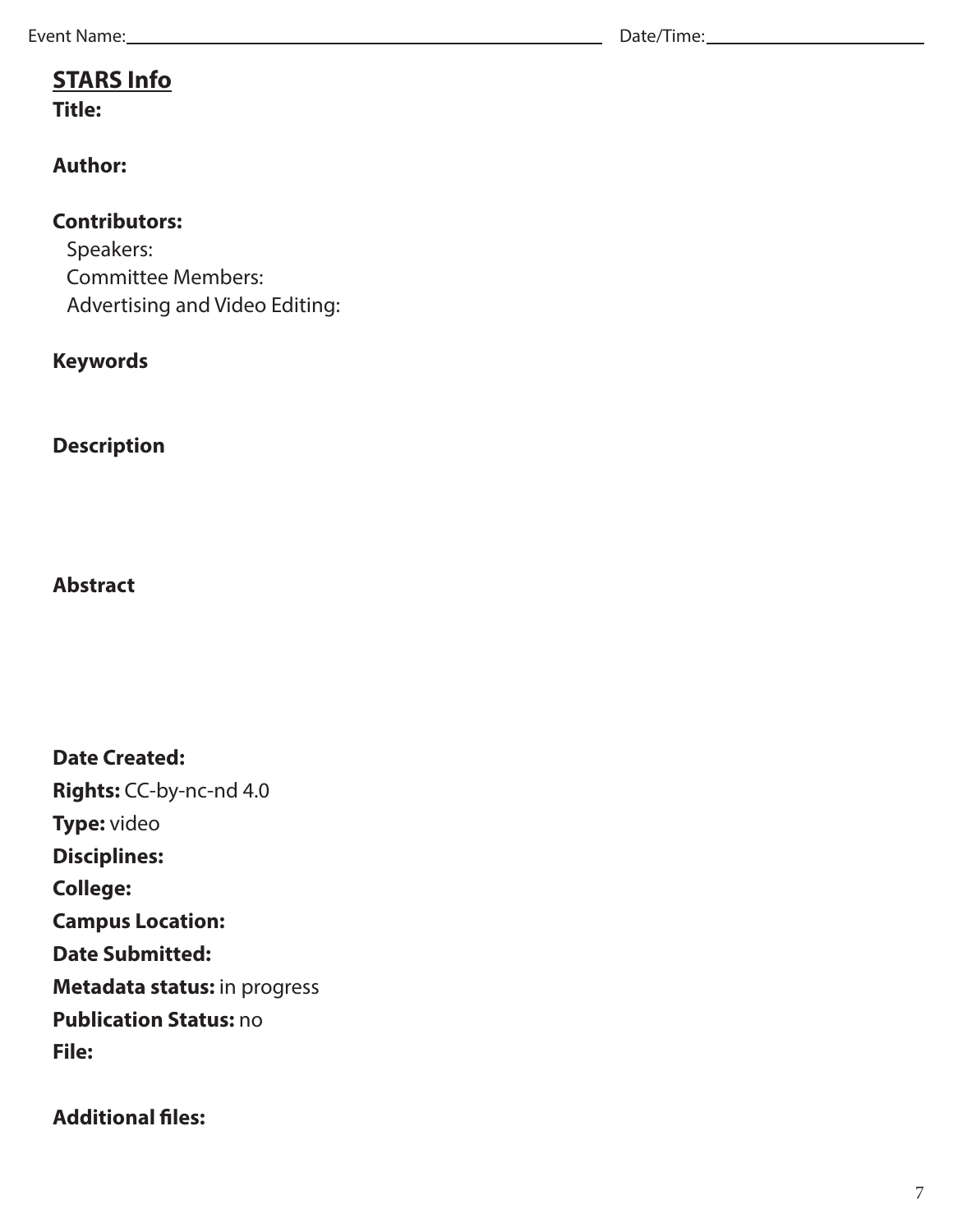#### **Social Media Image Sizes**

(all sizes listed in pixels, width x height)

**Digital Sign:** 3840 x 2160

**Zoom banner:** 640 x 200

**Twitter & Facebook posts:** 1600 x 900

**Facebook Event:** 1920 x 1080

**Instagram Story:** 1080 x 1920

**Blog Header:** 850 x 300 (can be up to 400 high; total file size under 150KB)

**Blog icon/thumbnail:** 100 x 100

**Presentation slide:** 1920 x 1080

Additional branding information from UCF Libraries including logos can be found at [guides.](https://guides.ucf.edu/BrandGuide) [ucf.edu/brandguide](https://guides.ucf.edu/BrandGuide)

Reminder that event images are not restricted to only using the official UCF colors or fonts. Have fun and be creative.

Include the UCF Libraries logo or the UCF Tab icon (saved to the UCFTeam-Library-LibraryPhotos\_GRP > Files > Logos folder). If you need to be added to the Team, ask Cindy Dancel or Megan Haught.